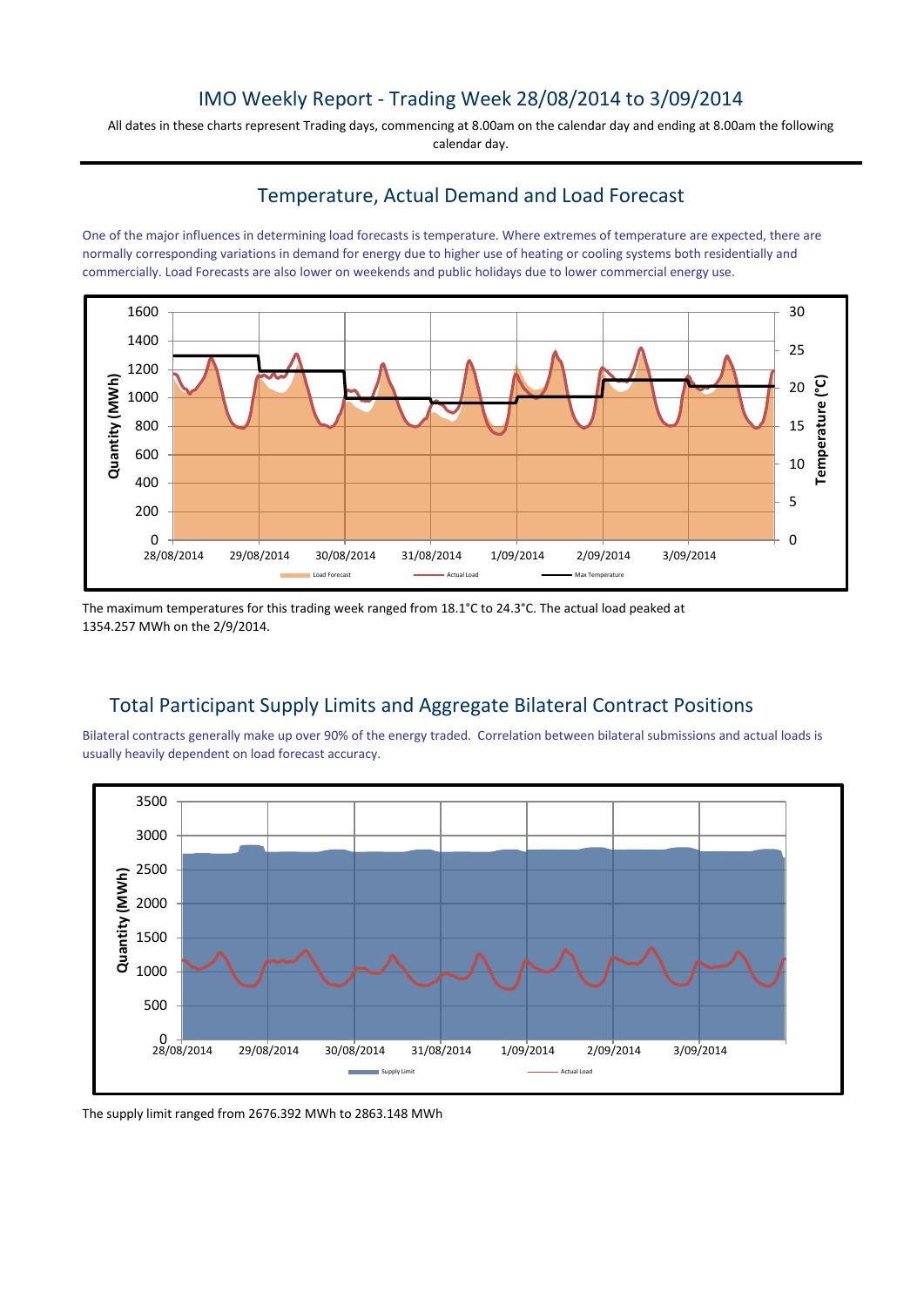#### Net Balancing Market Trades

Bilateral contracts and STEM trading are generally based on the forecast energy requirements of Participants. When the forecast requirements are higher or lower than the actual requirements for a day, this Market energy must be bought and sold in the balancing mechanism. This graph shows the estimated net balancing trades.



The majority of the balancing activity this week occurred within Balancing Demand. The maximum balancing demand for the week reached 117.7345 MWh on the 30/8/2014. The maximum balancing supply for the week reached -163.315 MWh on the 1/9/2012.

# Total Traded Energy

This chart represents a comparison between the total net energy that is traded in Bilateral Contracts, the STEM and the balancing mechanism. Balancing Supply represents cases in which the total contract position is greater than the demand and customers must supply energy back to balancing. Balancing Demand represents cases in which the total contract position is less than the demand and customers must purchase energy from balancing.



Total balancing supply equalled -3052.113 MWh whereas total balancing demand equalled 9283.514 MWh. The Total STEM Traded quantity was 17470.72 MWh, with the STEM Clearing Quantity ranging between 27.829 MWh and 114.034 MWh.